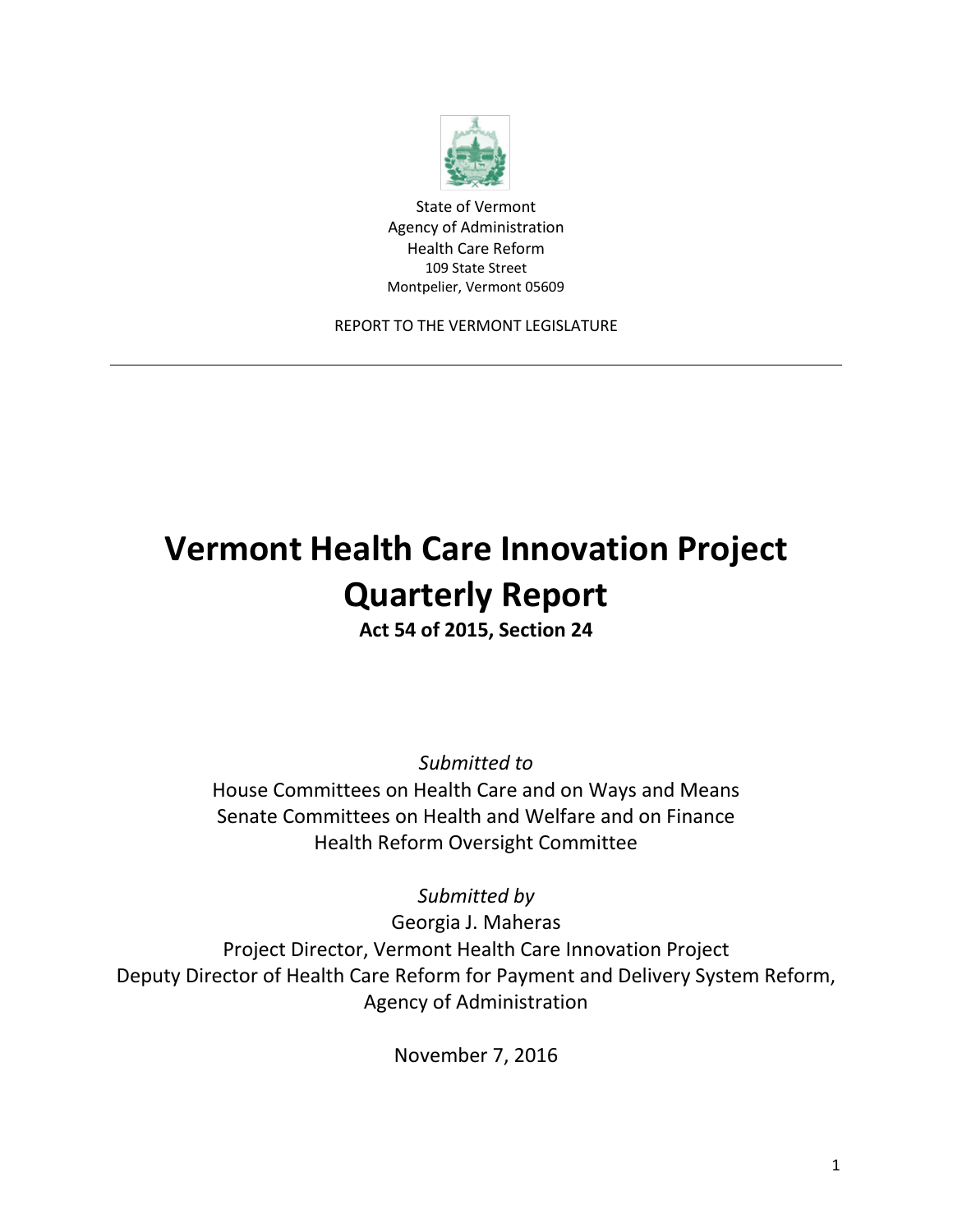This report is submitted to fulfill the requirements of Act 54 of the Acts of 2015, Section 24 regarding the Vermont Health Care Innovation Project. It provides updates on activities performed by this project during April-June 2016. Additional information about the project can be found on our project website: http://healthcareinnovation.vermont.gov.

## *Project Overview*

The Vermont Health Care Innovation Project (VHCIP), is funded through a \$45 million State Innovation Models (SIM) Testing grant from the federal Center for Medicare & Medicaid Innovation (CMMI). VHCIP uses SIM funds to strive towards the Triple Aim:

- Better care;
- Better health; and
- Lower costs.

The Triple Aim is advanced through a series of tasks that fall under five major focus areas:

- **Payment Model Design and Implementation**: Supporting creation and implementation of valuebased payments for providers in Vermont across all payers.
- **Practice Transformation**: Enabling provider readiness and encouraging practice transformation to support creation of a more integrated system of care management and care coordination for Vermonters.
- **Health Data Infrastructure**: Supporting provider, payer, and State readiness to participate in alternative payment models by building an interoperable system that allows for sharing of health information to support optimal care delivery and population health management.
- **Evaluation:** Assessing whether program goals are being met.
- **Program Management and Reporting:** Ensuring an organized project.

The project's five focus areas are depicted in Figure 1 below.



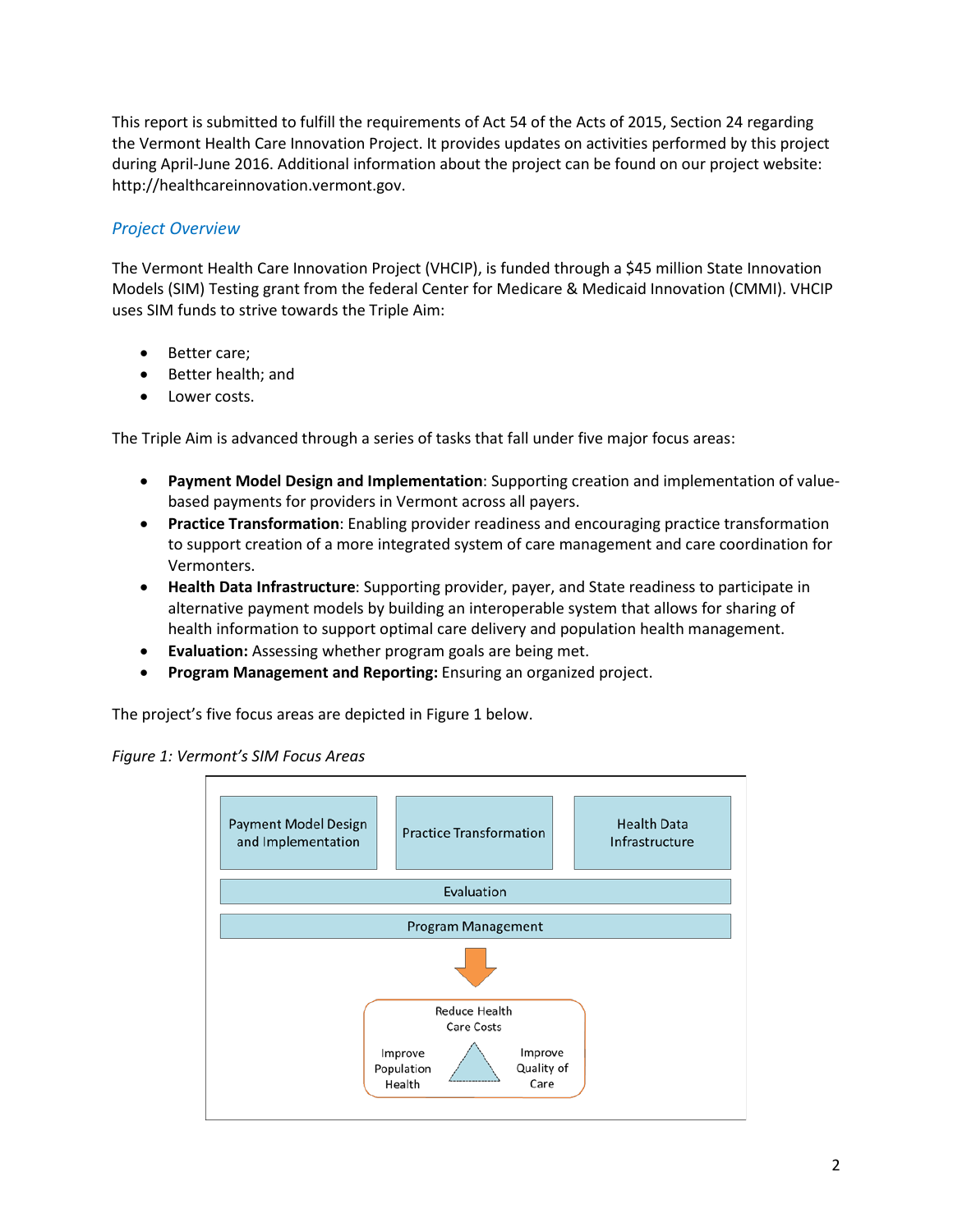#### *Progress During July-September 2016*

#### Payment Model Design and Implementation

Between July and September 2016, VHCIP worked to advance implementation and planning activities across a variety of existing and proposed payment models, including: Medicaid and commercial Shared Savings Programs; the All-Payer Model; and the Medicaid Pathway.

*Medicaid and Commercial ACO Shared Savings Programs:* During the July-September 2016 period, DVHA, GMCB, and contractors began analyzing the quality and financial results for Year 2 of the Medicaid and Commercial ACO Shared Savings Programs (SSPs), after allowing for health care claims runout, which typically takes six months following the end of a performance period. Early results and findings will be presented to stakeholders and made available to the public starting in October 2016.

*All-Payer Model:* During the July-September 2016 period, the All-Payer Model made progress on federal negotiations, DVHA's preparation to implement a Next Generation ACO program for Medicaid, and stakeholder engagement.

- *Federal Negotiations:* During this quarter, negotiations continued between Vermont and the federal government, culminating in a draft agreement in September 2016 and a signed agreement in October 2016. The agreement was approved by the Green Mountain Care Board in a public meeting on October 26, 2016, and was signed by Gov. Shumlin, the Secretary of Human Services, the Chair of the Green Mountain Care Board, and federal officials.
- *DVHA Preparation:* On April 7, the State's Medicaid agency published an RFP that seeks a contract with a risk-bearing ACO that utilizes a Next Generation payment model in anticipation of the all payer model. The State received two bids and on July 5, selected OneCare Vermont as the successful bidder; negotiations are underway. The current timeline calls for a contract to be signed in October, a readiness review in November to ensure the ACO can meet its responsibilities, and a contract to begin 1/1/17.
- *Stakeholder Engagement:* State staff have presented to a wide variety of stakeholder groups on the All-Payer Model since early 2016, both independently and jointly with the Medicaid Pathway (see below). This has included presentations to various SIM workgroups, the Blueprint for Health monthly meetings, and advocates. Stakeholders also provided feedback on the terms of the verbal APM agreement: GMCB and the Administration distributed the draft agreement and companion documents to a broad group of stakeholders on September 28, and hosted a series of GMCB meetings and joint public forums in October to explain the draft agreement and gather public comment.

*Medicaid Pathway:* Vermont continues its work on the Medicaid Pathway, a companion project to the All-Payer Model that seeks to support Medicaid alignment with the All-Payer Model by accelerating payment and delivery system reform for providers and services not initially subject to the proposed financial caps of the All-Payer Model, such as LTSS, mental health, substance abuse services and others. In September, the State released a Medicaid Pathway Information Gathering Process (IGP) request for feedback. The request outlines the first phase of proposed delivery system and payment reform under the Medicaid Pathway, which is focused on mental health, substance abuse, and developmental disabilities services provided by Designated and Specialized Service Agencies (DAs and SSAs). The IGP seeks feedback from interested stakeholders on the proposed payment model and model phasing, focusing on providers who would participate in this phase of reforms. It also gauges provider and organizational readiness to implement these and future new payment models and delivery system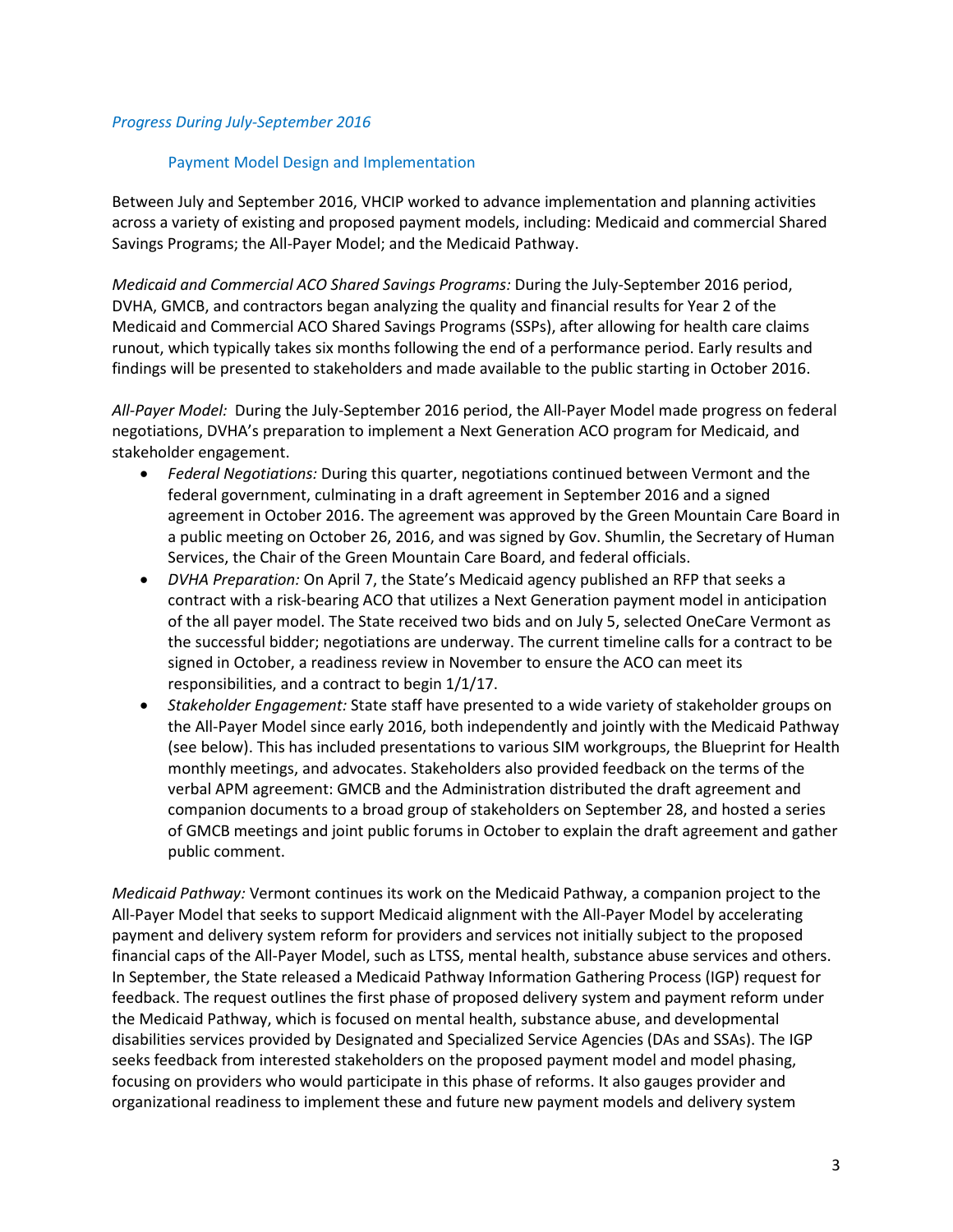reform. Responses to the IGP are due in October; the State will review, compile, and track all comments to support refinement of the model.

#### Practice Transformation

VHCIP continued to support practice transformation for Vermont providers during the July-September 2016 quarter, through activities including: the Integrated Communities Care Management Learning Collaborative; the core competency training project; and regional collaborations.

*Integrated Communities Care Management Learning Collaborative:* The Integrated Communities Care Management Learning Collaborative is a Health Service Area-level rapid cycle quality improvement initiative seeking to integrate care management across health, community, and social service organizations. It is based on the Plan-Do-Study-Act (PDSA) quality improvement model, and features inperson learning sessions, webinars, implementation support, and testing of key interventions. The Learning Collaborative works to engage as many patient-facing care providers within each community as possible, including nurses, care coordinators, social workers, mental health clinicians, physicians, and others, from a broad spectrum of health, community, and social service organizations that includes primary care practices, community health teams, home health agencies, mental health agencies, Area Agencies on Aging, housing organizations, and other social service organizations. Participants are convened for in-person learning sessions and webinars, as well as regular local meetings.

This quarter, VHCIP continued implementation of the Learning Collaborative, active in eleven communities. Most recently, the Learning Collaborative hosted a September learning sessions ("Keeping the Shared Plan of Care Alive Under Dynamic and Challenging Situations"). Communities worked with tools to identify "high priority" transitions in care, and better understand what information needs to be shared during a transition. In November, communities will reconvene to share their experiences, and learn more from communities who have implemented Care Navigator, OneCare Vermont's electronic shared care plan tool.

In addition, the Learning Collaborative toolkit has been completed is publicly available on the Blueprint for Health website. The toolkit will be reviewed and updated on a quarterly basis through 2016 (and on an ad hoc basis in the future) to ensure incorporation of new tools, improvements to existing tools, and alignment with ACO tools and trainings.

*Core Competency Training:* Core Competency Training series, which provides care management and disability-specific core competency trainings for front-line health care providers, developed out of the Integrated Communities Care Management Learning Collaborative, launched in March 2016.

The Core Competency training initiative included curricula and training opportunities for front-line staff providing care coordination, advanced care coordination training, training for managers and supervisors. The Core Competency curriculum completed the last of six training sessions in September. This curriculum for front line staff offered comprehensive training for care coordination to a wide range of medical, social, and community service organizations in communities state-wide. The core curriculum covered competencies related to care coordination and disability awareness; during the July-September 2016 quarter, training topics included the transition from pediatric to adult care, trauma informed care and Adverse Childhood Events (ACEs). Additional training opportunities in September-December 2016 will include advanced care coordination training, care coordination training for managers and supervisors, and "train the trainer" training. In total, 34 separate training opportunities are being made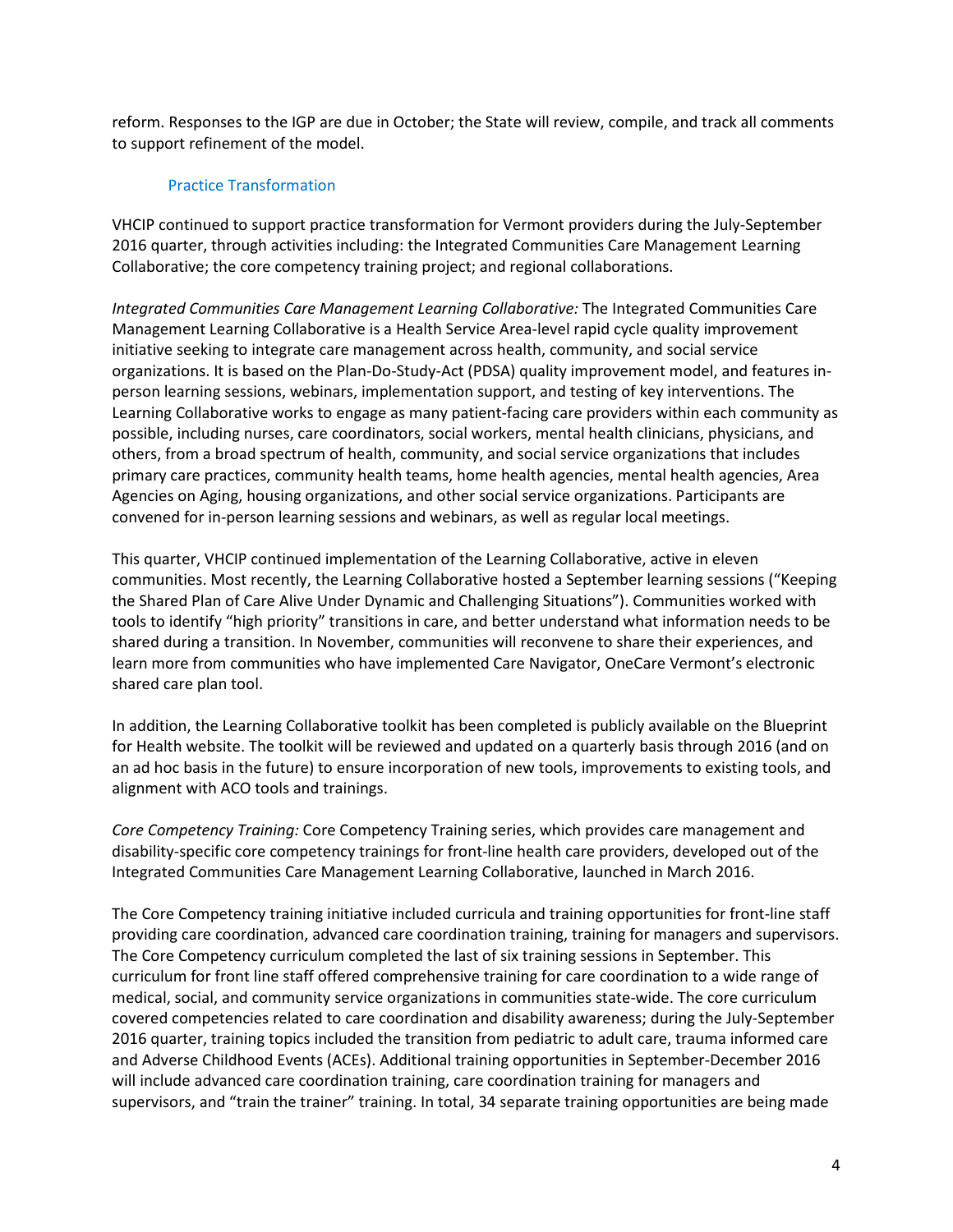available to up to 240 participants state-wide over the life of this initiative. In order to ensure sustainability of training materials beyond the initial training period, training sessions have been filmed and all materials are being made available in an online format.

*Regional Collaborations:* VHCIP continues to work with Blueprint for Health staff and stakeholders to support implementation of Regional Collaborations (also known as Community Collaboratives). Within each of Vermont's 14 Health Service Areas (HSAs), Blueprint for Health and ACO leadership have merged their work groups and chosen to collaborate with stakeholders using a single unified health system initiative. Regional Collaborations include medical and non-medical providers (e.g., long-term services and supports providers and community providers), and a shared governance structure with local leadership. These groups focus on reviewing and improving the results of core ACO Shared Savings Program quality measures, supporting the introduction and extension of new service models, providing guidance for medical home and community health team operations, and community priority-setting. As of September 2016, all 14 communities had a charter in place and had identified one or more key focus areas. Many communities are beginning to analyze and understand the results of their interventions. Examples of key focus areas include: partnering with local corrections and education officials to reduce opioid abuse in adolescent populations, and partnering with local primary care practices and hospitals to monitor opioid prescribing habits. State leadership will continue to support local leadership teams as they continue to mature in structure and decision-making process to ensure readiness for upcoming reforms. Work to set common population health indicators, measures, targets, and drivers remains a key focus of Regional Collaboration leadership.

## Health Data Infrastructure

During the April-June 2016 period, VHCIP continued to plan for and make investments in health information technology (HIT) and health information exchange (HIE), including: launch of two telehealth pilot projects in the state; and increased HIE connectivity to Home Health Agencies.

*Telehealth Pilots Project Launch*: In July 2016, Vermont executed contracts for telehealth pilot projects with two organizations, the Howard Center and VNAs of Chittenden and Grand Isle Counties.

- The Howard Center is developing an opiate treatment pilot that uses novel technology to facilitate and monitor home-based opiate treatment for some clients. To date, the Howard Center has selected their secure video software and training staff and identifying clients to use the system.
- VNAs of Chittenden and Grand Isle Counties is developing its telehealth infrastructure by building connections among providers and enabling the timely sharing of clinical information. This pilot seeks to link information gathered by visiting nurses with the Electronic Medical Records of physical practices and hospitals (through the Vermont Health Information Exchange, known as the VHIE) in order to more effectively care for people with chronic conditions. To date, the vendor has installed interfaces for data exchange at several sites which are currently undergoing rounds of testing.

*Increased HIE Connectivity with Home Health Agencies (HHAs)*: This project, launched in January 2016 based on the results of a DLTSS Information Technology Assessment performed in 2014-2015, seeks to connect Vermont's 12 Home Health Agencies with the VHIE. The project includes both access to the VHIE's provider portal application, known as VITLAccess, which will allow HHAs to view patient care information for consenting clients, as well as through developing interfaces from HHA's electronic medical record (EMR) systems to the VHIE, which will allow HHAs to submit patient information to the